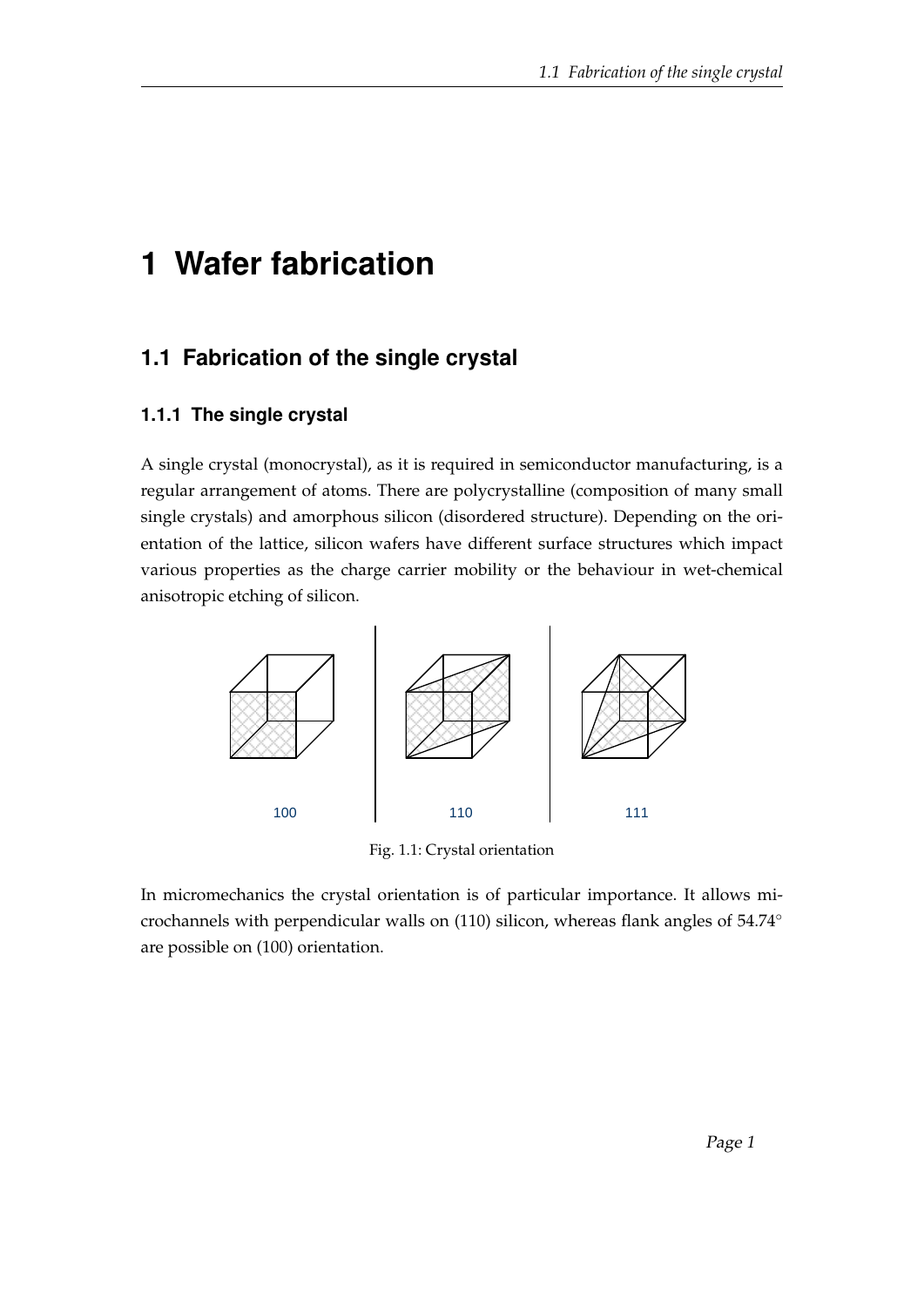#### **1.1.2 Czochralski process**

The polycrystalline silicon, as it is present after the zone cleaning, is melted in a quartz crucible nearly above the melting point of silicon. Now dopants (e.g. boron or phosphorus) can be added to the melt to achieve appropriate electrical characteristics of the single crystal.

A seed crystal (a perfect single crystal) on a rotating rod is brought to the surface of the silicon melt. This seed crystal pretends the orientation of the silicon crystal. In contact with the seed crystal, the melt overtakes its crystal structure. The fact that the crucible temperature is only slightly above the melting point of silicon, the melt solidifies immediately on the seed and the crystal grows.

<span id="page-1-0"></span>

<span id="page-1-1"></span>Fig. 1.2: Illustration of [\(a\)](#page-1-0) the Czochralski and [\(b\)](#page-1-1) the float-zone process

The seed is slowly pulled upward with constant rotation, while there is constant contact with the melt. The crucible turns in the opposite direction of the seed crystal. A constant temperature of the melt is essential to ensure a steady growth. The diameter of the single crystal is determined by the drawing speed, which provides 2 to 25 cm/h. The higher the drawing speed, the thinner the crystal. The entire apparatus is located in a controlled atmosphere, so that no oxidation of silicon can take place.